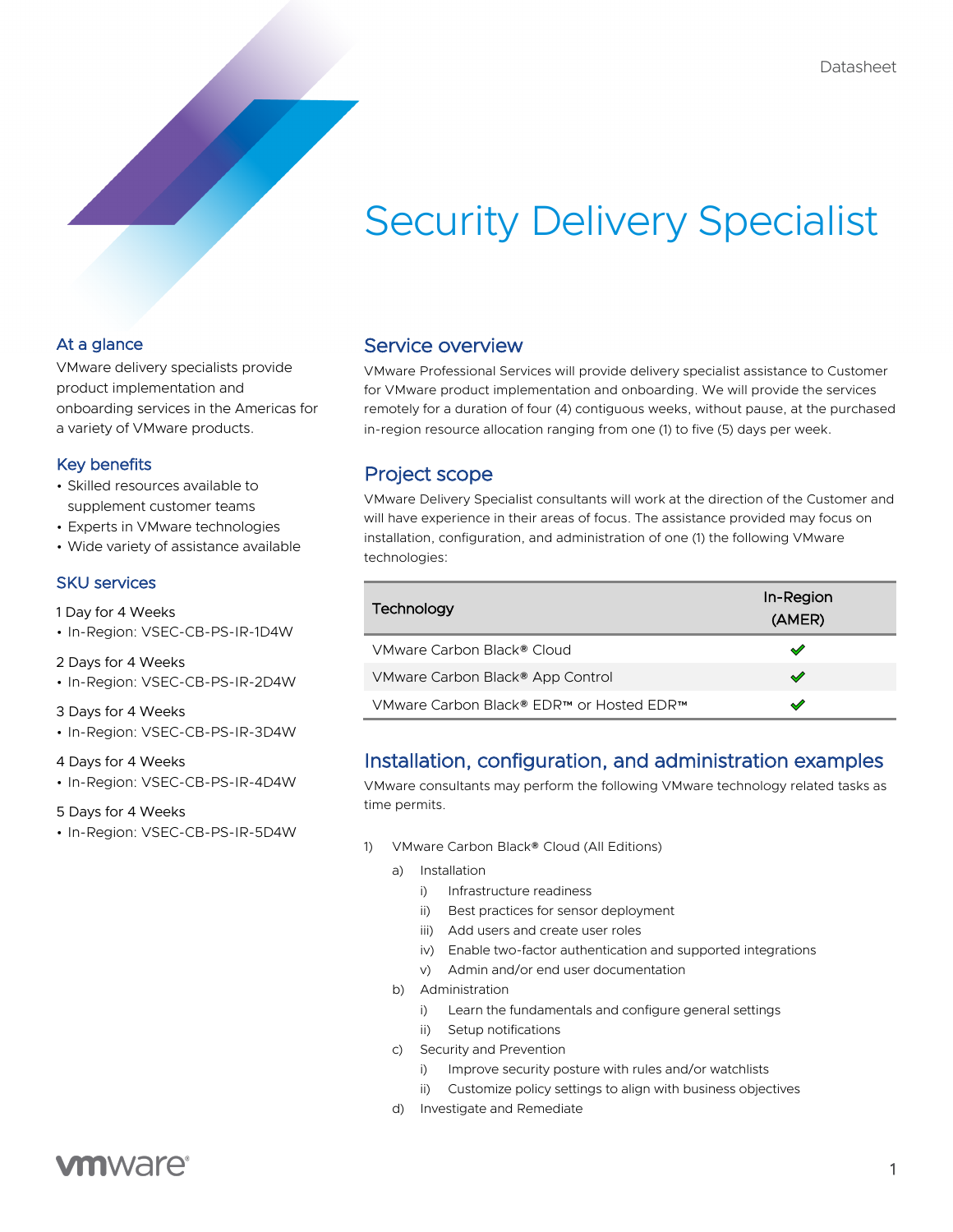

- i) Guery data and highlight events that may be of interest based on types of behavior
- ii) Assist with alert notifications and triage
- iii) Provide remediation options and guidance
- e) Health Checks, Upgrades, and Migration Assistance
- 2) VMware Carbon Black® App Control
	- a) Installation
		- i) Infrastructure readiness
		- ii) Add users and create user roles
		- iii) Enable two-factor authentication and supported integrations
		- iv) Admin and/or end user documentation
		- v) Backup and recovery
	- b) Administration
		- i) Best practices for agent deployment
		- ii) Learn the fundamentals and configure general settings
		- iii) Setup notifications
	- c) Security and Prevention
		- i) Improve security posture with High Enforcement rules and/or rapid configs
		- ii) Customize policy settings to align with business objectives
	- d) Investigate and Remediate
		- i) Query data and highlight events that may be of interest based on types of behavior
		- ii) Assist with alert notifications and triage
		- iii) Provide remediation options and guidance
	- e) Health Checks, Upgrades, and Migration Assistance
- 3) VMware Carbon Black® EDR™ or Hosted EDR™
	- a) Installation
		- i) Infrastructure readiness
		- ii) Add users and create user roles
		- iii) Enable two-factor authentication and supported integrations
		- iv) Admin and/or end user documentation
		- v) Backup and recovery
	- b) Administration
		- i) Best practices for sensor deployment
		- ii) Learn the fundamentals and configure general settings
		- iii) Setup notifications
	- c) Security and Prevention
		- i) Improve security posture with threat intelligence and/or watchlists
		- ii) Customize policy settings to align with business objectives
	- d) Investigate and Remediate
		- i) Query data and highlight events that may be of interest based on types of behavior
		- ii) Assist with alert notifications and triage
		- iii) Provide remediation options and guidance
	- e) Health Checks, Upgrades, and Migration Assistance

# **ym**ware<sup>®</sup>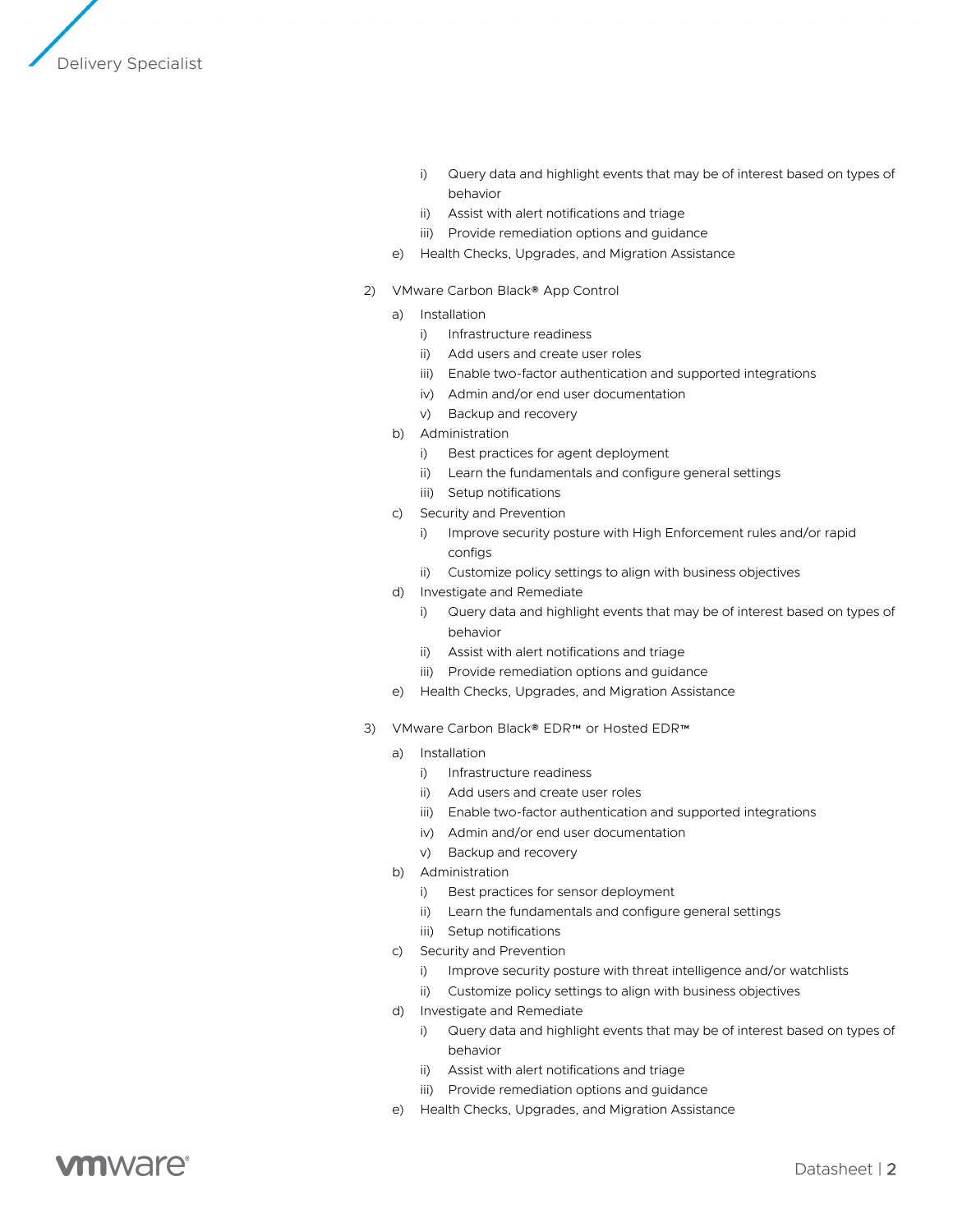

# Service Assumptions

- 1. VMware makes no representation or warranty that the services provided will yield any specific deliverable(s) or assumed result(s). The Consultant's time delivered, and technical knowledge are the assumed requirements for fulfillment of the service.
- 2. The service will be provided for a duration of four (4) contiguous weeks, without pause at the purchased in-region or offshore resource allocation ranging from one (1) to five (5) days per week. The resource allocation days per week procured must be consumed each week.
- 3. Customer may request to consume Delivery Specialist allocations planned in future weeks. Such requests will be granted based on resource availability.
- 4. Service will be initiated within 30 days of purchase.
- 5. VMware expects Customer to provide systems access as required for resource to perform activities and delays created by resource not having access will be the responsibility of Customer.
- 6. Customer is responsible for, and assumes any risk associated with any problems resulting from the content, completeness, accuracy and consistency of any data, materials and information supplied by the Customer.
- 7. Completion of any work will be limited by the resource allocated procured by the Customer.
- 8. VMware will assist with the installation/configuration of environment or feature type will be implemented based on the license type purchased by the Customer.
- 9. Any changes to the scheduling to compress the schedule will be mutually agreed and documented in writing.
- 10. Customer is responsible for ensuring configurations and policies align to their requirements. VMware will provide recommendations and assistance.
- 11. Configuration of software other than VMware software is the responsibility of the Customer.
- 12. Review of the settings and features will be provided throughout the configuration; however, formal training is out of scope.
- 13. Services or products that have been deprecated or reached end of life are out of scope.
- 14. Any work that may require custom configuration, scripting, or coding are out of scope.
- 15. Complex solution and architecture design is out of scope.
- 16. Pre-requisites must be completed for all components before any installation or configuration activities will be performed.
- 17. VMware reserves the right to assign Consultant(s) to the engagement in accordance with the skills levels required to perform the work described in this Datasheet.
- 18. VMware and the Customer will work closely together to ensure that project scope remains consistent, and issues are resolved in a timely manner.
- 19. All work will be delivered remotely via screen-share. On-site travel is out of scope.
- 20. All work will be conducted during VMware local business hours: 8am to 6pm UTC – 5:00 Eastern Time (US and Canada) or UTC +00:00 Dublin, London.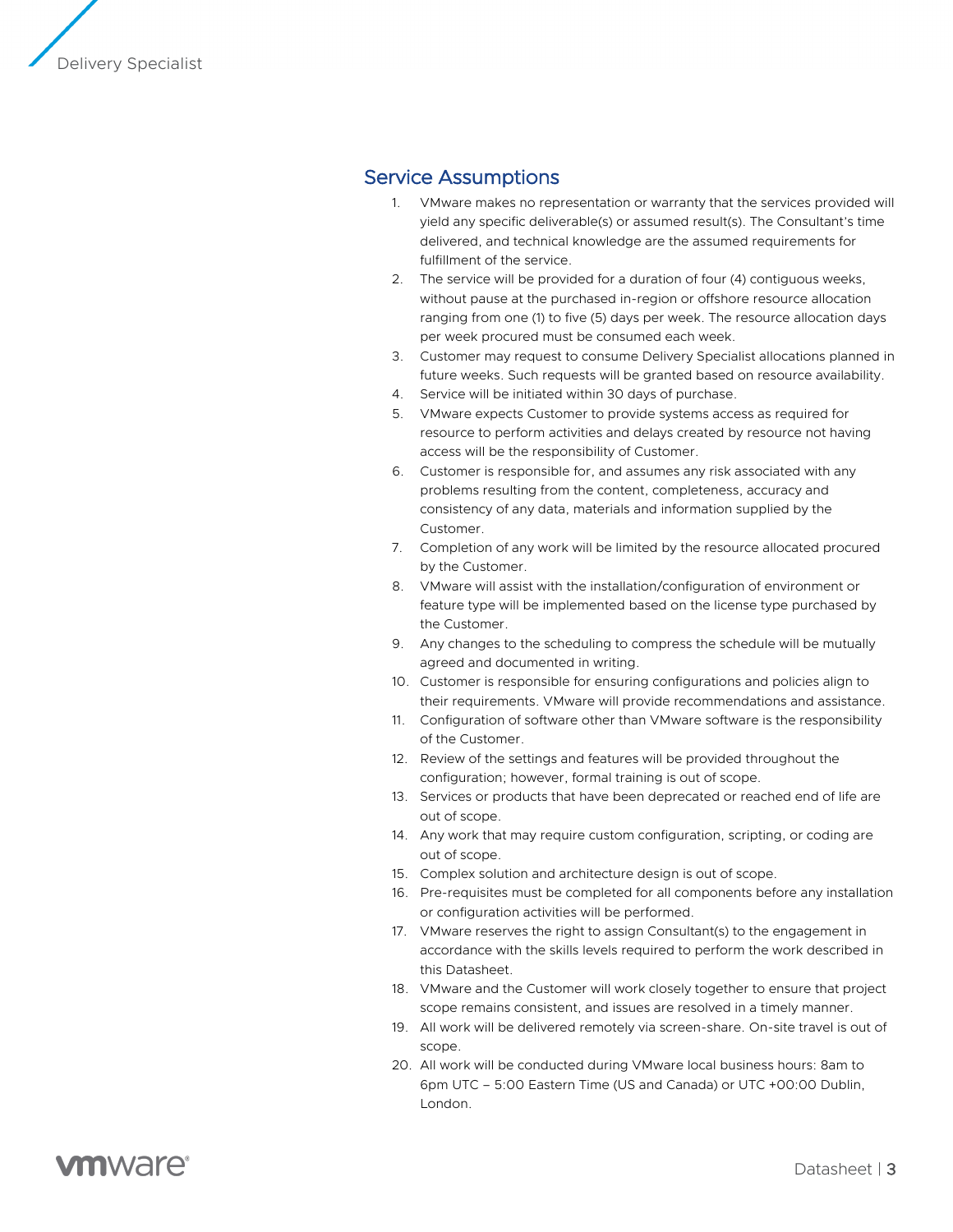

- 21. All work will be provided in English.
- 22. Any feature or technology not listed in Section 2. Activities is out of scope, unless agreed in writing with the Delivery Specialist Team prior to purchase.
- 23. The scope of the services is deemed complete upon ONE of the following criteria—whichever comes first:
	- Upon consumption of the total resource allocation procured
	- After 4 weeks from the date the project is initiated
	- The period of performance is limited to 12 months from purchase date

If the services were purchased using PSO credits, the services expire at the same time the credits expire unless a credit extension is requested. Work with your Account Executive to determine a plan for all remaining credits on the account and request an extension.

### Project Management

Customers that are engaging in a project and will leverage a resource on this effort should note that VMware will limit their project management responsibilities to the activities listed below. All other project management responsibilities and activities will be the Customer's responsibility as identified in the following table.

|                                                                                                               | VMware<br><b>Responsibility</b> | Customer<br>Responsibility |  |
|---------------------------------------------------------------------------------------------------------------|---------------------------------|----------------------------|--|
| Project Setup and Initiation                                                                                  |                                 |                            |  |
| Conduct kick-off conference call with key stakeholders<br>and Project Team                                    | ✓                               |                            |  |
| Develop high-level project schedule and contact list                                                          |                                 | ✓                          |  |
| Develop project plan                                                                                          |                                 | ✓                          |  |
| Scope Management                                                                                              |                                 |                            |  |
| Identify and manage any activities associated with<br>Customer's project                                      |                                 |                            |  |
| Identify and maintain a Work Breakdown Structure<br>(WBS) of any activities                                   |                                 | ✓                          |  |
| Schedule Management                                                                                           |                                 |                            |  |
| Create, maintain, and manage a project schedule                                                               |                                 | ✓                          |  |
| Financial Management                                                                                          |                                 |                            |  |
| Track and manage project time                                                                                 |                                 | ✓                          |  |
| Review invoices for accuracy                                                                                  | ✓                               |                            |  |
| <b>Quality Management</b>                                                                                     |                                 |                            |  |
| Establish and execute Customer's project readiness at<br>key checkpoints                                      |                                 | ✓                          |  |
| Identify, manage, and document requirements for<br>user testing, operational readiness, or process<br>changes |                                 |                            |  |
| Risk and Issue Management                                                                                     |                                 |                            |  |
| Track and manage project issues and risks (product,<br>process or technical)                                  |                                 | ✓                          |  |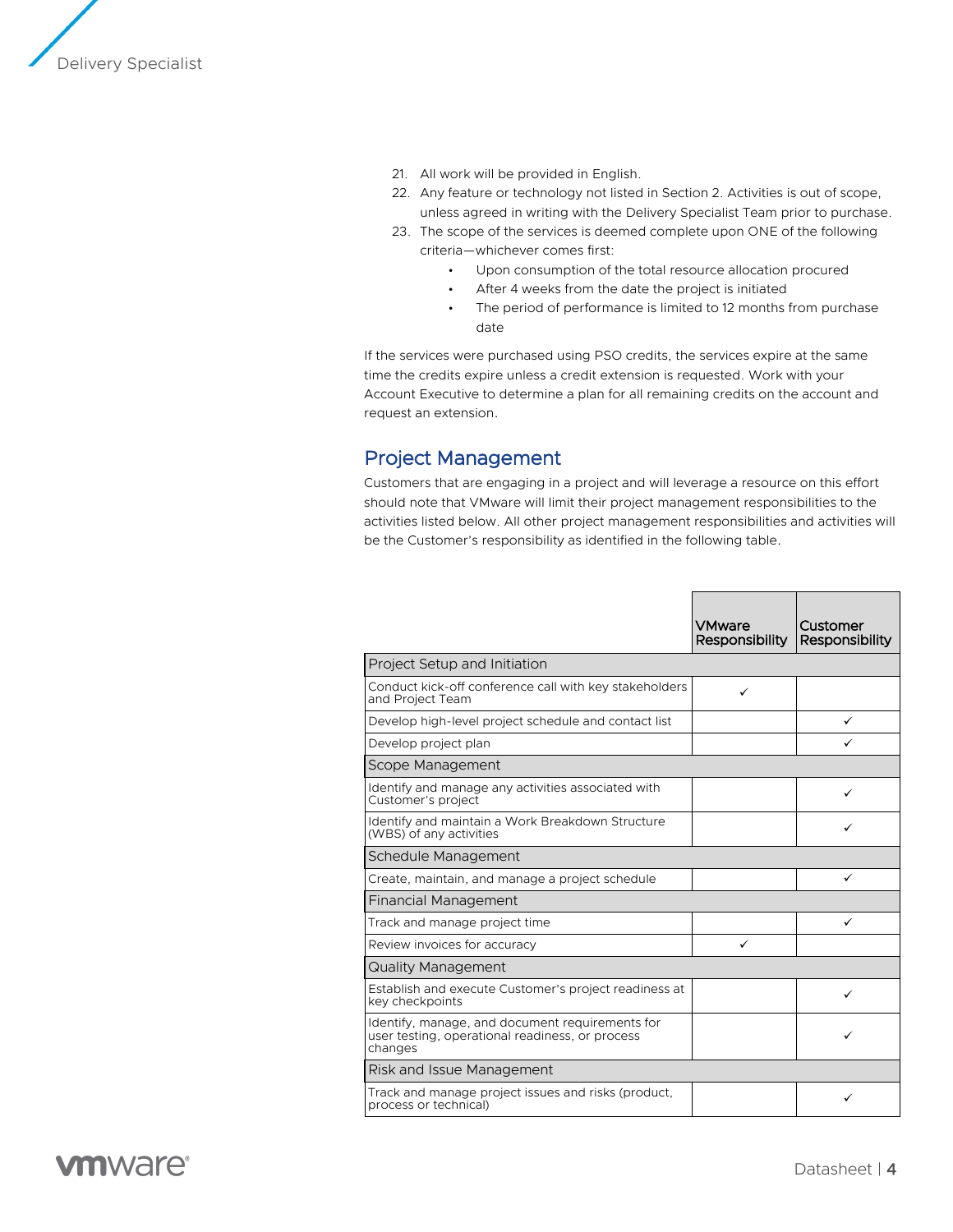

| Resource Management                                                                              |   |   |
|--------------------------------------------------------------------------------------------------|---|---|
| Identify and assign qualified VMware resources                                                   | ✓ |   |
| Define, document, and manage a project resource<br>plan if required                              |   | ✓ |
| Integrate VM ware and Customer resources into the<br>project schedule                            |   |   |
| Manage and identify any changes to resource skills<br>and communicate to VMware                  |   |   |
| Identify and execute project change request for a<br>different skill set if a change is required | ✓ | ✓ |
| <b>Communications Management</b>                                                                 |   |   |
| Weekly VMware status report(s)                                                                   |   |   |
| Weekly status meeting(s)                                                                         |   |   |
| Facilitate, host, and manage Customer meeting(s)                                                 |   |   |
| Attend periodic stakeholder meeting(s)                                                           |   |   |
| Host executive update(s)                                                                         |   |   |
| <b>Project Closure</b>                                                                           |   |   |
| Host a project closure conference call                                                           |   |   |
| Complete a Customer Satisfaction Survey                                                          |   |   |
| Facilitate "Lessons Learned" session                                                             |   |   |

# **vmware**<sup>®</sup>